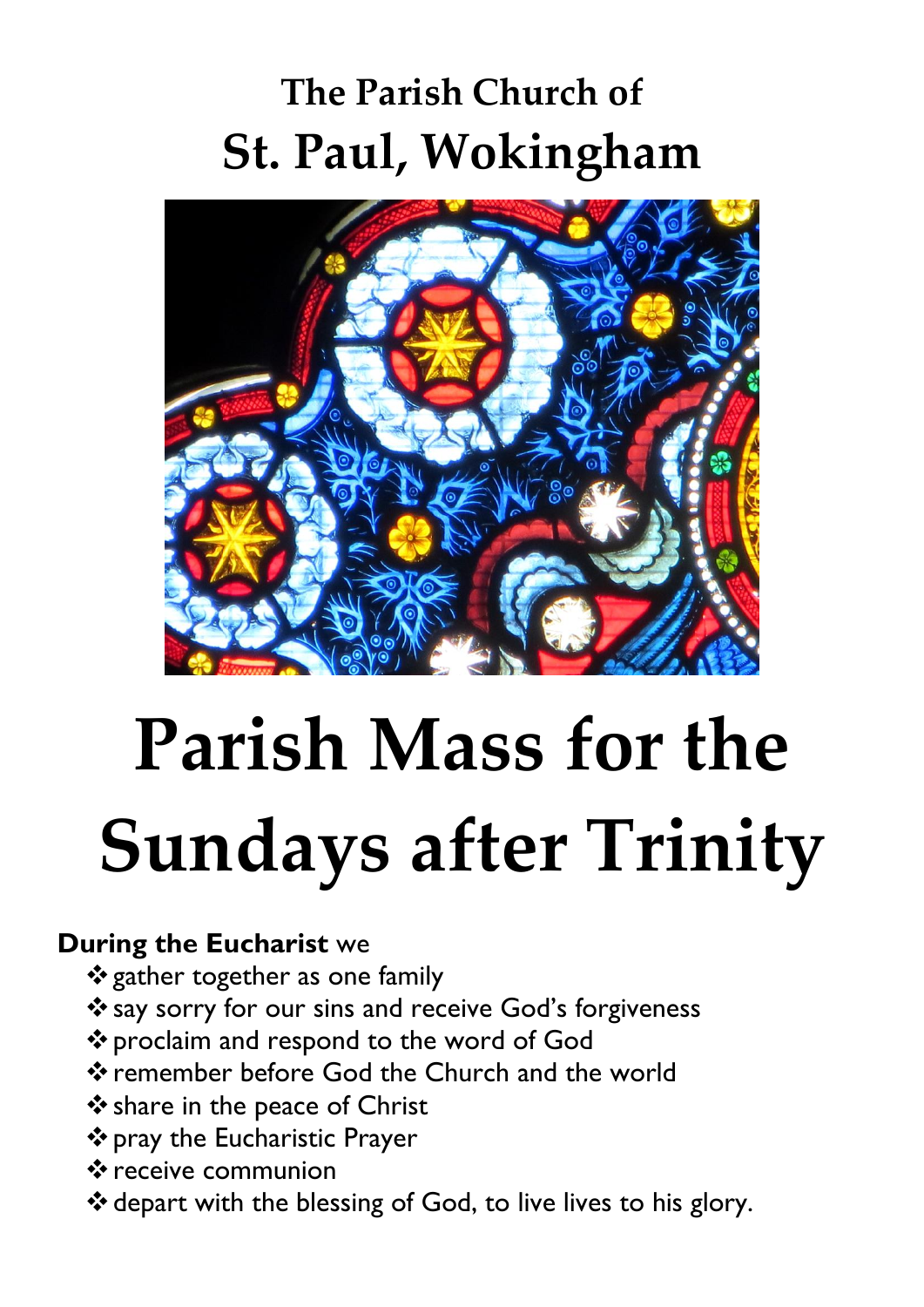# **The Gathering**

#### **Opening Hymn**

In the name of the Father, and of the Son, and of the Holy Spirit. **Amen.**

*(Either)*

The Lord be with you: **and also with you.**

*(or)*

Grace, mercy and peace from God our Father and the Lord Jesus Christ be with you: **and also with you.**

*Words of welcome and introduction follow.* 

**Almighty God, to whom all hearts are open, all desires known, and from whom no secrets are hidden: cleanse the thoughts of our hearts by the inspiration of your Holy Spirit, that we may perfectly love you and worthily magnify your holy name; through Christ our Lord. Amen.**

#### **Prayers of Penitence**

*Silence is kept as we recall our shortcomings and our need of God's grace.*

**Almighty God, our heavenly Father, we have sinned against you, through our own fault, in thought and word and deed, and in what we have left undone. We are heartily sorry, and repent of all our sins. For your Son our Lord Jesus Christ's sake, forgive us all that is past; and grant that we may serve you in newness of life to the glory of your name. Amen.**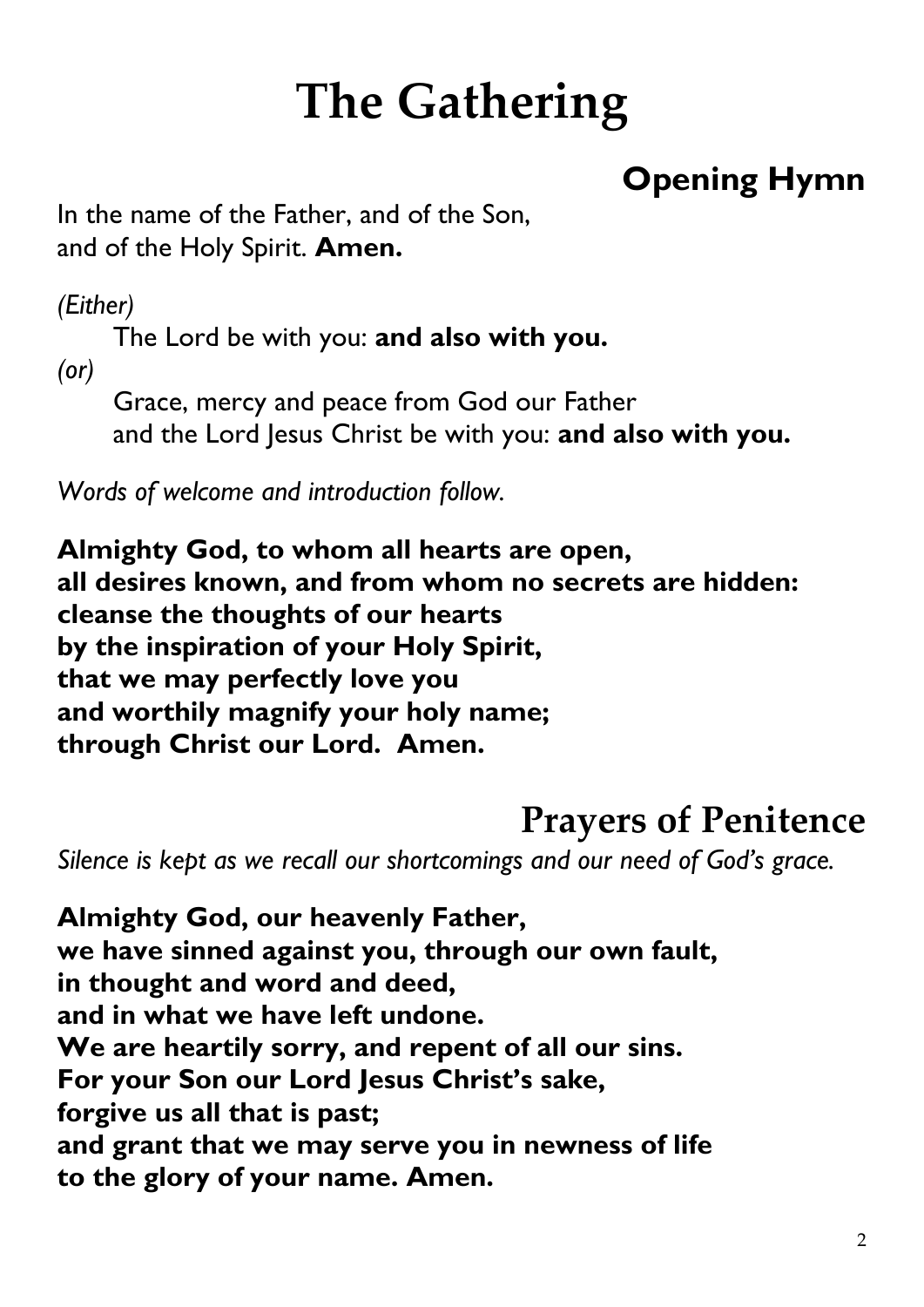**Kyrie,** *from the Mass of Villerville by Chris Merchant* Lord, have mercy: Lord, have mercy. Christ, have mercy: Christ, have mercy. Lord, have mercy: Lord, have mercy.

### **The Absolution,** *God's promise of forgiveness*

#### *(Either)*

Almighty God, who forgives all who truly repent, have mercy on you, + pardon and deliver you from all your sins,

confirm and strengthen you in all goodness,

and keep you in life eternal;

through Jesus Christ our Lord. **Amen.** 

*(or)*

The Lord enrich you with his grace, and nourish you with his blessing: the Lord defend you in trouble and keep you from all evil; the Lord accept your prayers and + absolve you from your offences, for the sake of Jesus Christ, our Saviour. **Amen.**

#### **Gloria in Excelsis:** *a song of praise to God*

*for his wonderful goodness, from the Mass of Villerville*

Glory to God in the Highest, and peace to his people on earth. Lord God, heavenly King, Almighty God and Father, we worship you, we give you thanks, we praise you for your glory. Lord Jesus Christ, only Son of the Father, Lord God, Lamb of God, you take away the sin of the world; have mercy on us; you are seated at the right hand of the Father: receive our prayer.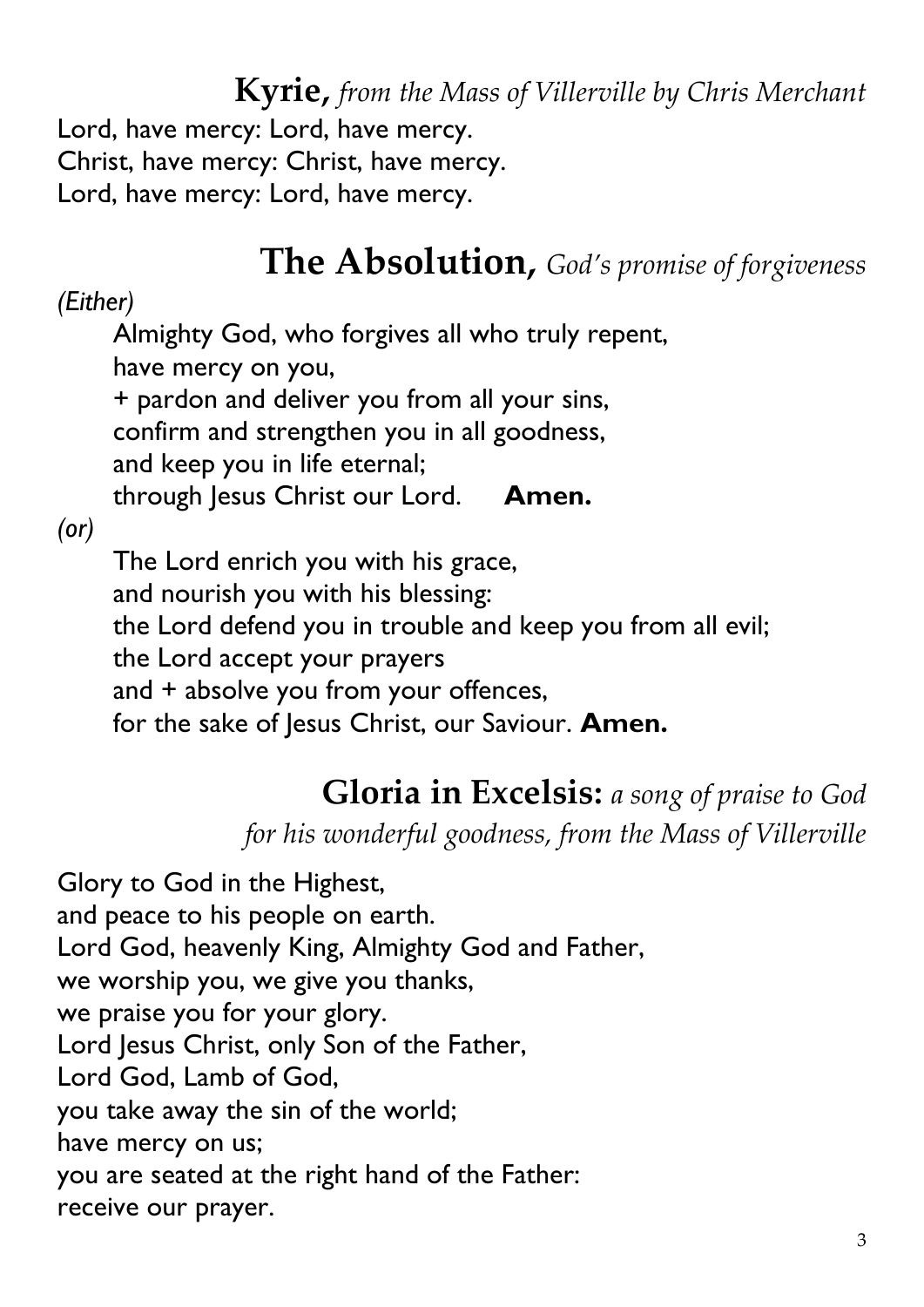For you alone are the Holy One, you alone are the Lord, you alone are the most high, Jesus Christ, with the Holy Spirit, in the Glory of God the Father. Amen.

**The Collect***, the prayer of the day*

The Lord be with you: **and also with you.**  Let us pray.

# **The Liturgy of the Word**

### **The Reading**

*At the end of the reading:* This is the word of the Lord. **Thanks be to God.** 

**The Gospel**

The Lord be with you: **and also with you.**  Hear the Gospel of our Lord Jesus Christ according to x. **Glory to you, O Lord.** 

*At the end of the Gospel reading:* This is the Gospel of the Lord. **Praise to you, O Christ.**

**The Sermon,** *in which we explore God's message for us today*

#### **The Creed**

*(Either)*

**We believe in one God, the Father, the Almighty, maker of heaven and earth, of all that is, seen and unseen.** 

**We believe in one Lord, Jesus Christ, the only Son of God, eternally begotten of the Father,**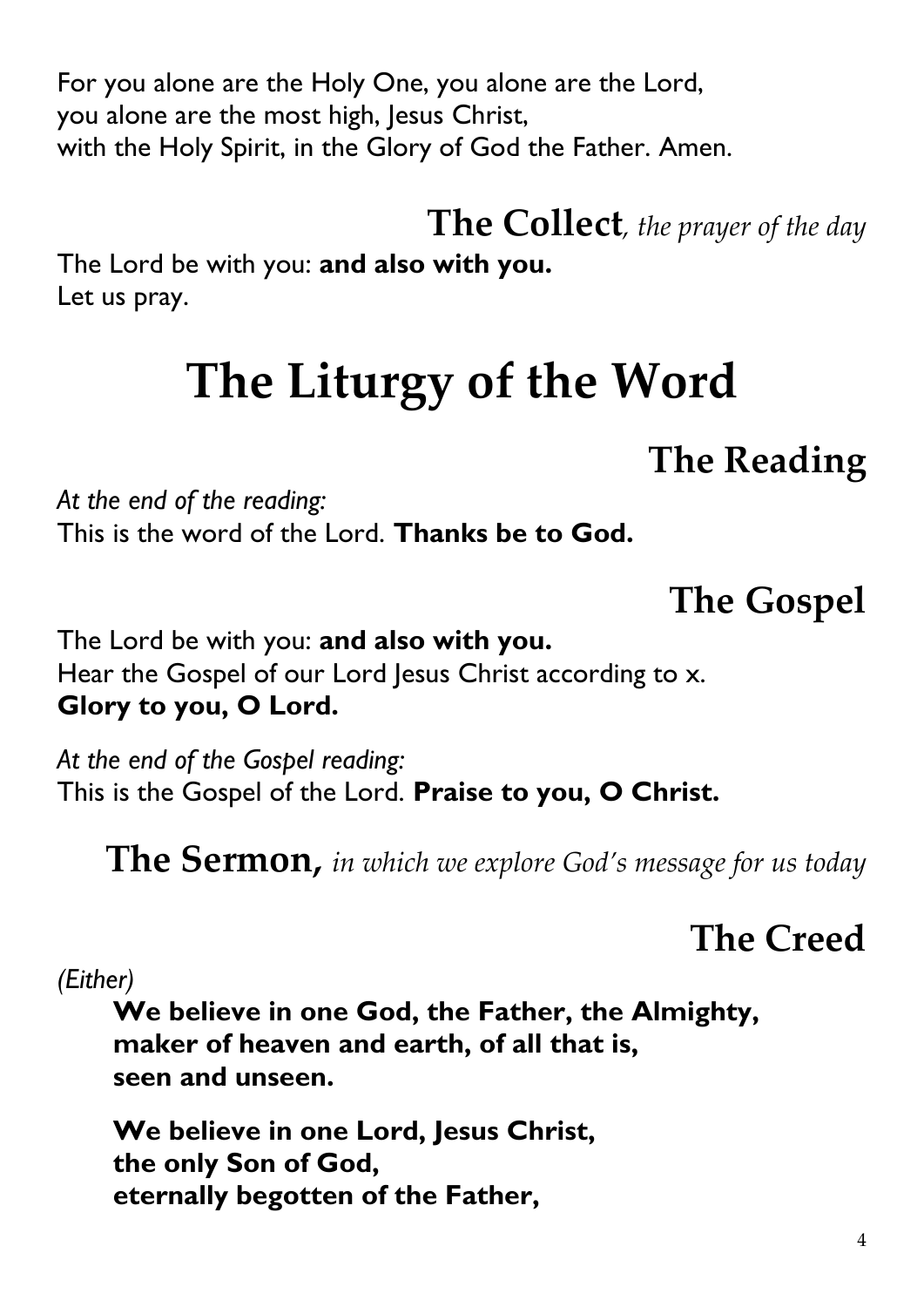**God from God, Light from Light, true God from true God, begotten not made, of one being with the Father; through him all things were made. For us and for our salvation he came down from heaven, was incarnate from the Holy Spirit and the Virgin Mary and was made man. For our sake he was crucified under Pontius Pilate; he suffered death and was buried. On the third day he rose again in accordance with the Scriptures; he ascended into heaven and is seated at the right hand of the Father. He will come again in glory to judge the living and the dead, and his kingdom will have no end.** 

**We believe in the Holy Spirit, the Lord, the giver of life, who proceeds from the Father and the Son, who with the Father and the Son is worshipped and glorified, who has spoken through the prophets. We believe in one holy catholic and apostolic Church. We acknowledge one baptism for the forgiveness of sins, We look for the resurrection of the dead, and the life of the world to come. Amen.** *(Nicene Creed)*

#### *(or)*

Do you believe and trust in God the Father? **I believe in God, the Father almighty, creator of heaven and earth.** 

Do you believe and trust in his Son, Jesus Christ? **I believe in Jesus Christ, his Son, our Lord, who was conceived by the Holy Spirit, born of the Virgin Mary,**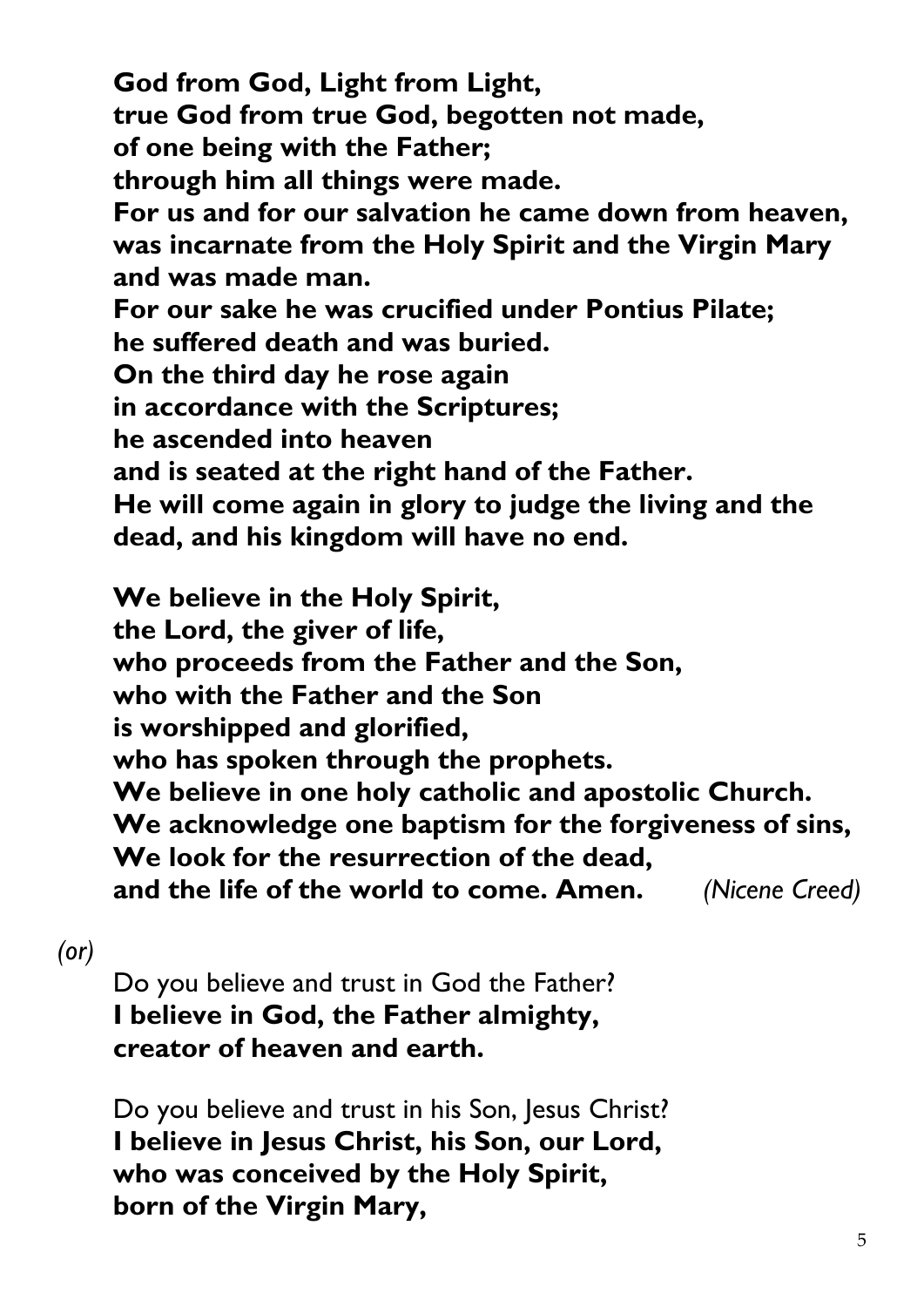**suffered under Pontius Pilate, was crucified, died and was buried; he descended to the dead. On the third day he rose again; he ascended into heaven, he is seated at the right hand of the Father, and he will come to judge the living and the dead.**

Do you believe and trust in the Holy Spirit? **I believe in the Holy Spirit, the holy Catholic Church, the communion of saints, the forgiveness of sins, the resurrection of the body, and the life everlasting. Amen.** *(from the Apostles' Creed)*

#### **The Prayers**

*At the end of each section, this response may be used:* 

Lord, in your mercy: **hear our prayer.**

*(or)*

Lord, hear us: **Lord, graciously hear us.** 

Merciful Father, **accept these prayers for the sake of your Son, our Saviour, Jesus Christ. Amen.** 

# **The Liturgy of the Sacrament**

#### **The Peace** *of Christ*

The peace of the Lord be always with you: **and also with you.**

*During the peace we hold out Christ's peace to one another, picturing the whole people of God gathered together in this moment. Do please put your message in the comment box on YouTube, or text a friend, whether you are in Church or at home.*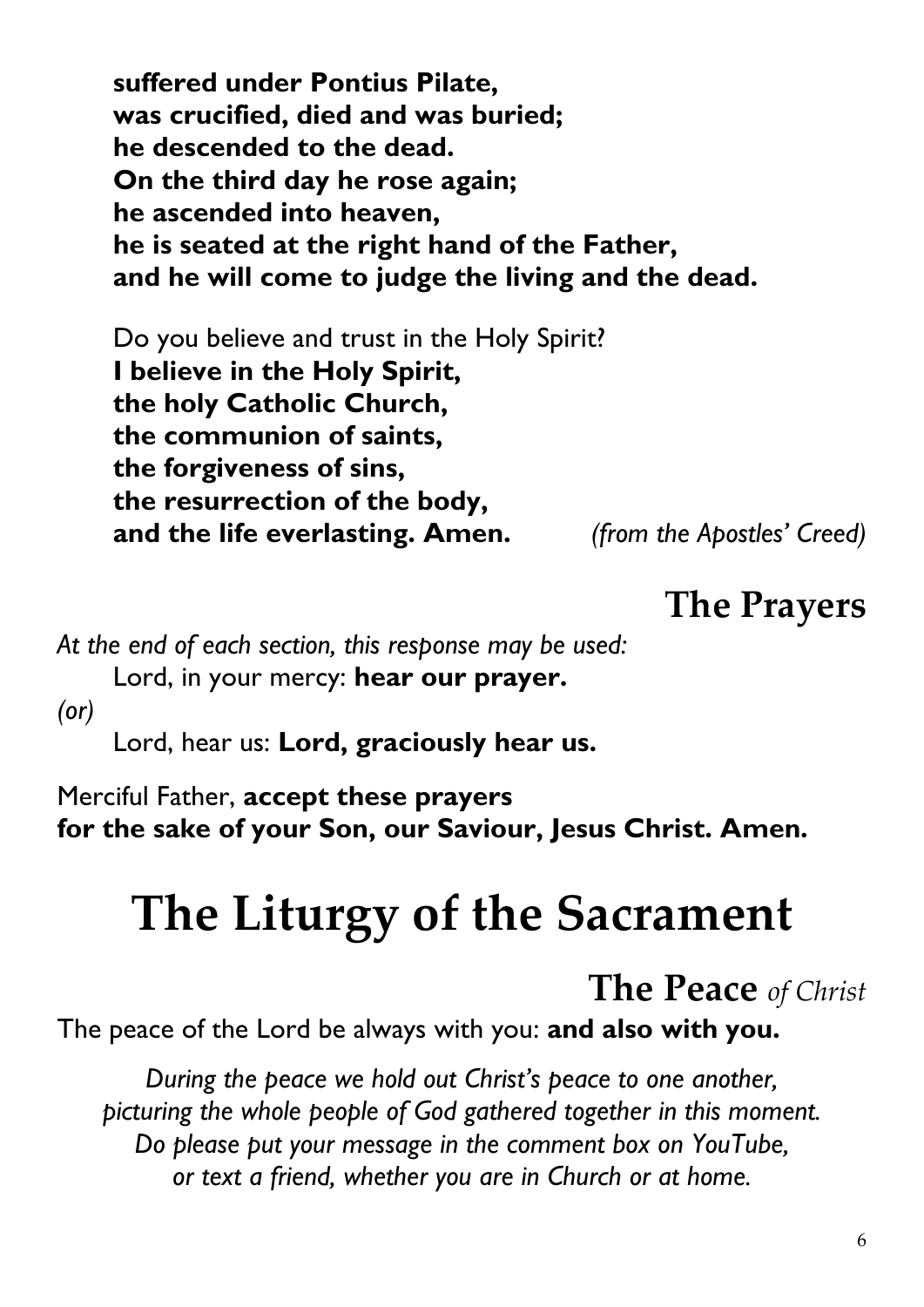# **The Preparation of the Altar**

#### *(Either)*

With this bread that we bring **we shall remember Jesus.** With this wine that we bring **we shall remember Jesus.** Bread for his body, wine for his blood, gifts from God to his table we bring. **We shall remember Jesus.**

*(or)*

Blessed be God, who feeds the hungry, who raises the poor, who fills our praise. **Blessed be God for ever.**

Pray, my brothers and sisters, that our sacrifice may be acceptable to God the Almighty Father. **May the Lord accept the sacrifice at your hands, for the praise and glory of his Name, for our good and the good of all his Church.** 



Be present, be present, Lord Jesus Christ, our risen high priest: **and make yourself known in the breaking of the bread.** 

#### **The Eucharistic Prayer**

The Lord be with you: **and also with you.** Lift up your hearts. **We lift them to the Lord.** Let us give thanks to the Lord our God. **It is right to give thanks and praise.**

*The Eucharistic Prayer, which remembers all Jesus has done for us and asks him to fill our hearts and lives with his love, continues. Then the Choir sing:* 

Holy, holy, holy Lord, God of power and might, heaven and earth are full of your glory. Hosanna, hosanna, hosanna in the highest.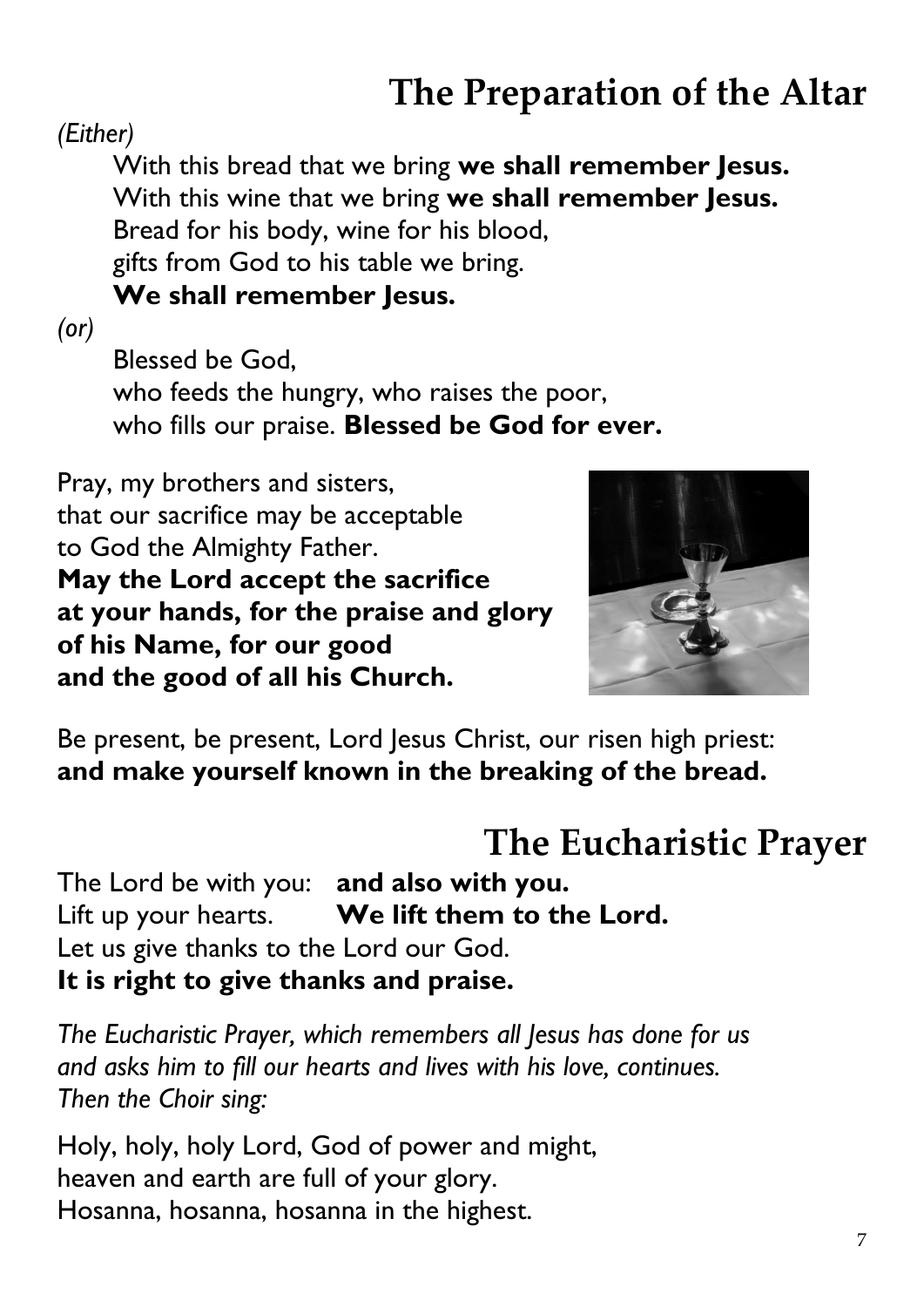+ Blessed is he who comes in the name of the Lord. Hosanna, hosanna, hosanna in the highest.

*Then, after we have remembered the words Jesus used at the Last Supper: (Either)*

Praise to you, Lord Jesus: **Dying you destroyed our death, rising you restored our life, Lord Jesus, come in glory.**

*(or)*

Great is the mystery of faith:

**Christ has died, Christ is risen, Christ will come again.**

*The Eucharistic Prayer climaxes and concludes: (Either)*

**Blessing and honour and glory and power be yours for ever and ever. Amen.** 

*(or, simply)*

**Amen.**

**The Lord's Prayer**

**Our Father, which art in heaven, hallowed be thy name. Thy kingdom come, thy will be done, on earth as it is in heaven. Give us this day our daily bread. And forgive us our trespasses, as we forgive those who trespass against us. And lead us not into temptation, but deliver us from evil. For thine is the kingdom, the power and the glory, for ever and ever. Amen.**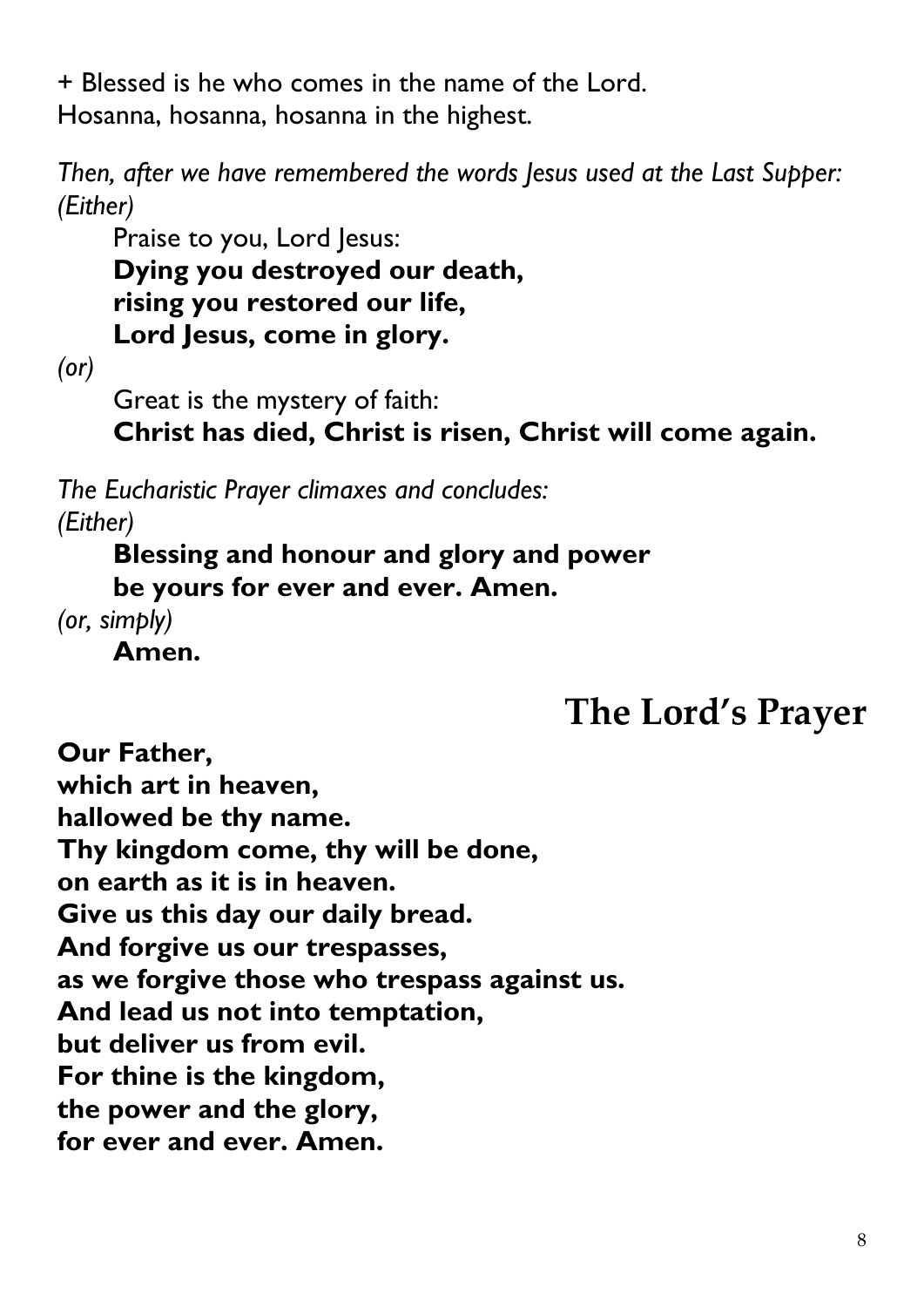## **The Fraction**

*(Either)*

We break this bread to share in the body of Christ.

#### **Though we are many, we are one body because we all share in one bread.**

*(or)*

Jesus says, I am the bread of life, whoever eats this bread will live for ever. **Lord, our hearts hunger for you. Give us this bread always.** 

### **Agnus Dei** (Lamb of God)

Lamb of God, you take away the sin of the world, have mercy on us. Lamb of God, you take away the sin of the world, have mercy on us. Lamb of God, you take away the sin of the world, grant us peace.

*(This)*

#### God's holy gifts for God's holy people. **Jesus Christ is holy, Jesus Christ is Lord, to the glory of God the Father.**

*(or)*

Jesus is the Lamb of God who takes away the sin of the world. Blessed are those who are called to his supper.

#### **Lord, I am not worthy to receive you but only say the word, and I shall be healed.**

*(or)*

Draw near with faith.

Receive the body of our Lord Jesus Christ which he gave for you and his blood which he shed for you.

Eat and drink in remembrance that he died and lives for you and feed on him in your heart by faith with thanksgiving. Alleluia!

Christ is in our midst. **He is and always will be.**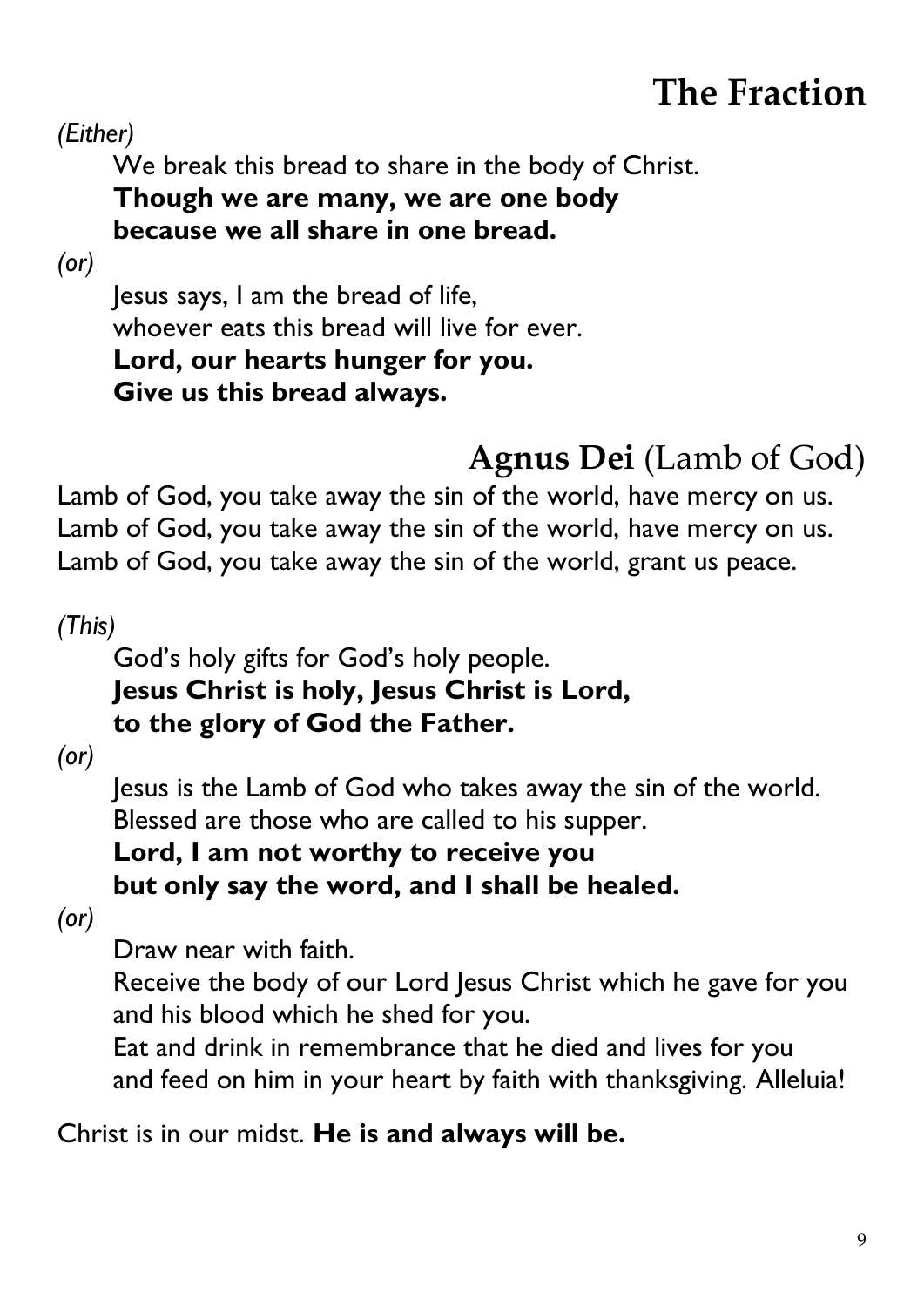*If you usually receive communion in your own church, or you have done so in the past, you are most welcome to receive communion on this holy day. If you would prefer to receive a prayer of blessing please bring this order of service with you to the front.* 

*If you're at home, please use this time to talk to the Risen Christ- heart touching heart. Do use this prayer if you find it helpful, and enjoy the music which will be offered at this point in the service as an aid to prayer and worship.* Thanks be to you, Lord, Jesus Christ, for all the benefits you have given me, for all the pains and insults you have borne for me. Since I cannot now receive you sacramentally, I ask you to come spiritually into my heart. O most merciful redeemer, friend and brother, may I know you more clearly, love you more dearly and follow you more nearly, day by day. Amen.

#### **Post-Communion Prayer,**

*we thank God for his love, revealed in this feast*

**Almighty God, we thank you for feeding us with the body and blood of your Son Jesus Christ. Through him we offer you our souls and bodies to be a living sacrifice. Send us out in the power of your Spirit** 

**to live and work to your praise and glory. Amen.** 

### **The Notices and the Banns of Marriage**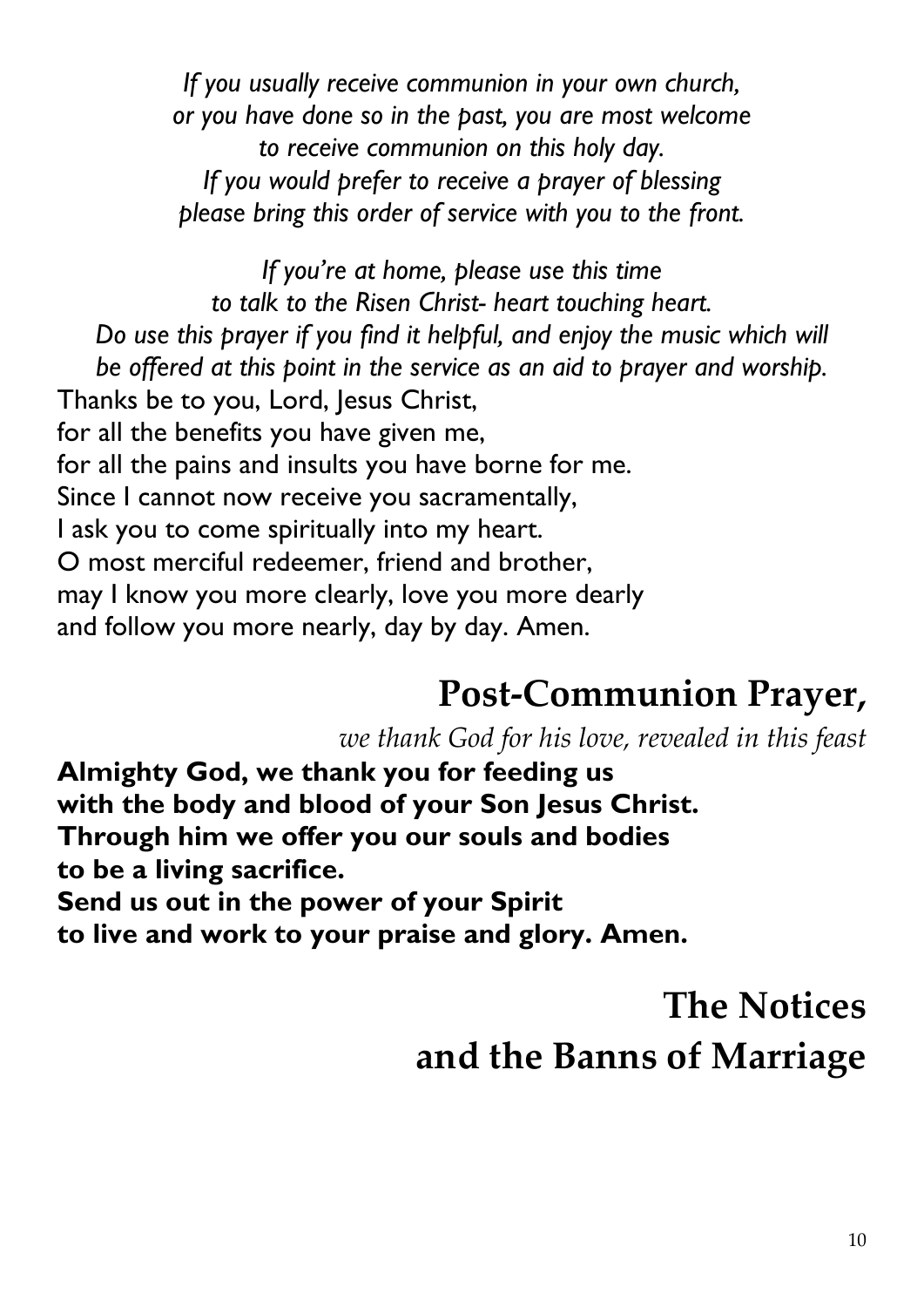# **The Dismissal**

### **The Blessing,**

*we receive the promise of God's presence with us always*

…and the blessing of God Almighty, the Father, the Son and the Holy Spirit, fill your hearts, and rest upon you and remain with you this holy day and always. **Amen.**

*An organ voluntary is played. As the procession reaches the West End of the church we turn to face the priest, and, as well, the world to which we return.* 

Go in peace to love and serve the Lord. **In the name of Christ. Amen.** 

*Common Worship: Services and Prayers for the Church of England, material from which is included in this service, is copyright the Archbishops' Council 2000.*

*Those who are present in Church are then invited to sing the final hymn in the Churchyard if the weather is kind. If you're at home, please make a drink and then join in with the Zoom Coffee or call someone from Church or someone from further awayhave a chat, as you normally would over coffee. God bless, strengthen and inspire you in the week that lies ahead.*

*If you'd like to find out about everything that is happening in the parish, please email [church.office@spauls.co.uk](mailto:church.office@spauls.co.uk) and we will happily put you on our regular mailing list.* 

*There will be a collection plate and debit card machine as you leave if you would like to make a donation to support the work of the parish. You can text a donation to St Paul's to 70450, texting STPAULS5 or STPAULS10 or STPAULS20 to donate that amount of money. Do please use the handgel as you leave as well.*